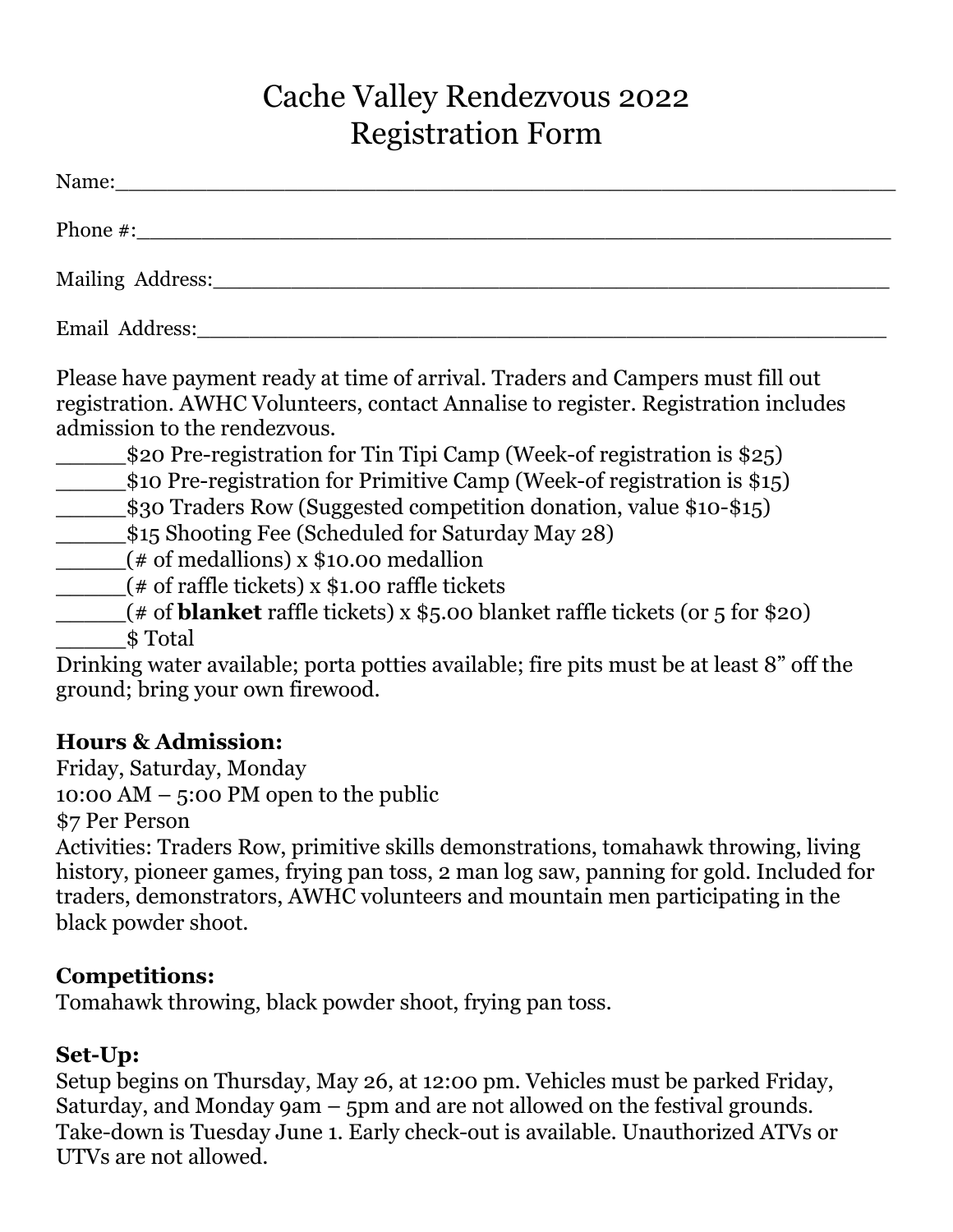# **Health and Safety:**

Any Utah or Bear River Health Department regulations will be enforced. All state and federal laws will be enforced concerning controlled substances. No smoking or drinking at AWHC.

# **Animals**

Service animals are welcome but must check-in at the front desk in the Welcome Center. We are a USDA facility, so pets are not allowed except in secure camping areas. Emotional support and comfort animals are not service animals.

For more information, contact

American West Heritage Center at (435)245-6050 or Booshway: Jody "Medicine Hawk" Reese at JReese@awhc.org Segundo: Adam "Little Bear" Christensen at AdamChristensen@awhc.org Programming Assistant: Annalise "Smiley" Christensen at AChristensen@awhc.org

Please acknowledge the following:

In consideration of my acceptance of this entry, I hereby, for myself, my heirs, my executors, and my administrators, waive any and all rights and claims I may have against AWHC, property owners, coordinating groups, and/or any individuals associated with the event. I also give AWHC permission to use my name and/or picture in any broadcast, telecast, or print media account of the event. All State and Federal Laws will be enforced concerning controlled substances. Underage drinking and/or any illegal drugs will not be allowed. I am also aware that I will be responsible to remove my own trash from my site. By completing this form, I acknowledge that I have read and fully understand my own liability and do accept these restrictions given by AWHC. My signature constitutes my acceptance of these rules and by-laws.

Name:

Date: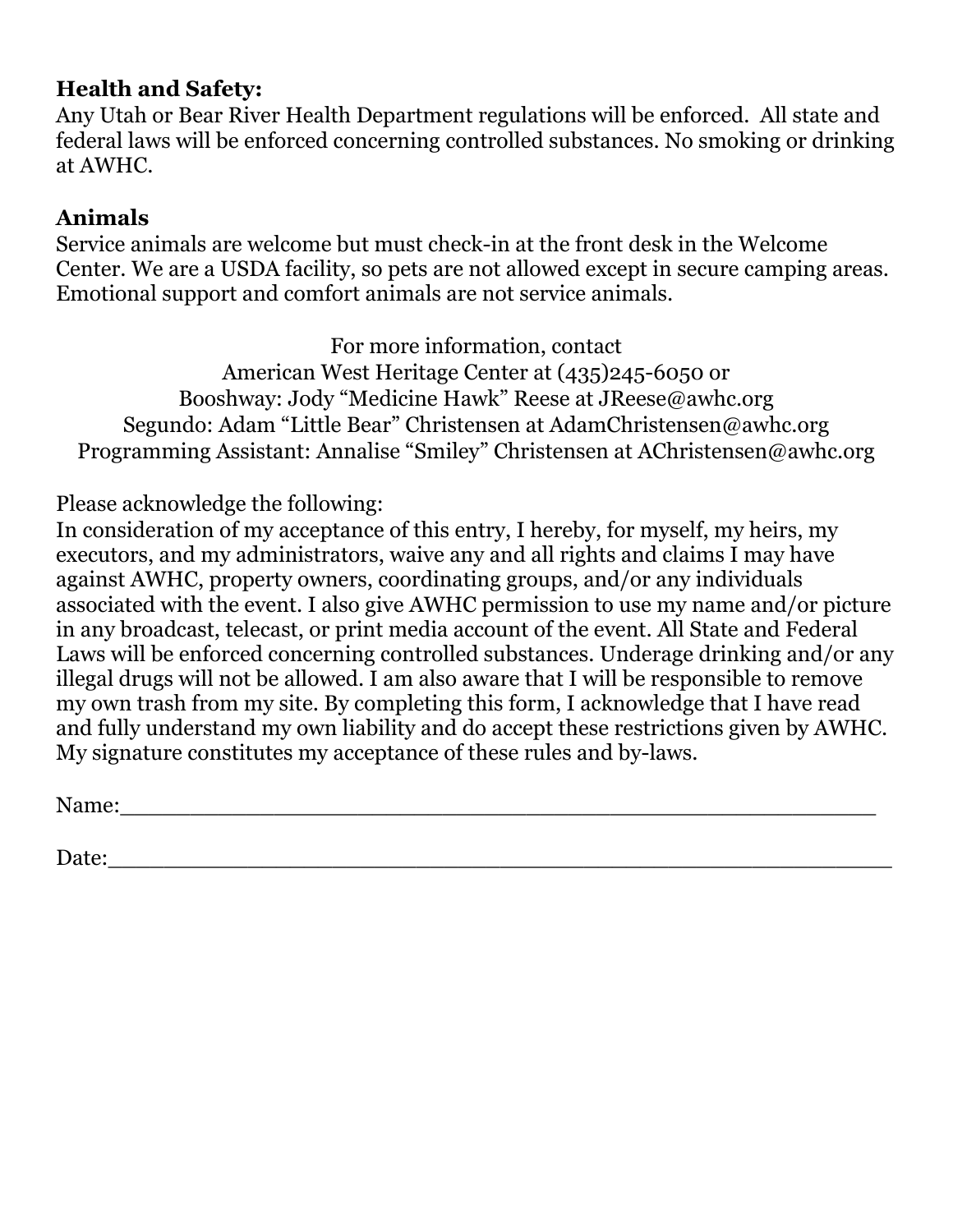### RELEASE OF LIABILITY, WAIVER OF CLAIMS, INDEMNIFICATION, AND ARBITRATION AGREEMENT

#### Notice – By signing this document you may be waiving certain legal rights, including the right to sue. Release and Waiver of Claims; Indemnification Agreement

In consideration of being allowed to use the facilities and participate in programs and events ("Programs") at THE AMERICAN HERITAGE WEST CENTER (the "Host"), the Participant, and the Participant's parent(s) or legal guardian(s) if the Participant is a minor, do hereby agree, to the fullest extent permitted by law, as follows:

1) TO WAIVE ALL CLAIMS that they have or may have against the Host arising out of the Participant's participation in the Programs or the use of any equipment provided by the Host ("Equipment"). The Participant and his/her Parents or legal guardian(s) specifically understand that they are releasing any and all claims that arise or may arise from any negligent acts or conduct of the Host, its owners, affiliates, operators, employees, agents, and officers, to the fullest extent permitted by law. However, nothing in this Agreement shall be construed as a release for conduct that is found to constitute gross negligence or intentional conduct;

2) TO ASSUME ALL RISKS of participating in the Programs and using the Equipment, even those caused by the negligent acts or conduct of the Host, its owners, affiliates, operators, employees, agents, and officers. The Participant and his/her Parents or legal guardian(s) understand that there are inherent risks of participating in the Programs and using the Equipment, which may be both foreseen and unforeseen and include serious physical injury and death:

3) TO RELEASE the Host, its owners, affiliates, operators, employees, agents, and officers from all liability for any loss, damage, injury, death, or expense that the Participant (or his/her next of kin) may suffer, arising out of his/her participation in the Programs and use of the Equipment, including while receiving instruction and/or training; and

TO INDEMNIFY the Host, its owners, affiliates, operators, employees, agents, and/or officers, from all  $4)$ liability for any loss, damage, injury, death, or expense that the Participant (or his/her next of kin) may suffer, arising out of participation in Programs and use of the Equipment.

### **Arbitration**

The Participant, and the Participant's parent(s) or legal guardian(s), if Participant is a minor, hereby agrees to submit any dispute arising from participation in the Programs, for which Participant intends to seek damages in excess of \$75,000.00, to binding arbitration. Submission shall be unlimited. For such disputes, there shall be a three-member arbitration panel, consisting of two party-appointed arbitrators (one arbitrator to be appointed by each party) and one neutral arbitrator (collectively, the "Panel"), to be chosen by the party-appointed arbitrators. The neutral arbitrator shall be an officer or director of any entity that operates a **Living History Themed Park** in the United States. In the event that the two party-appointed arbitrators are not able to agree on a third, neutral arbitrator, the neutral arbitrator shall be appointed by the United States District Court, for Wellsville, UT, utilizing the selection criteria for the neutral as set forth above. Each party shall pay its own costs, including the costs associated with the party-appointed arbitrators, and the parties shall share equally the costs associated with the neutral arbitrator. The arbitration proceeding shall proceed in the county and state in which the Programs occurred and shall be governed by the Federal Rules of Evidence. The Panel shall establish a reasonable and appropriate discovery schedule to expeditiously resolve this matter. In the event that Participant, or the Participant's parent(s) or legal guardian(s), if Participant is a minor, files a lawsuit in any court relating to, and/or arising from. Participant's participation in the Programs, Participant and/or Participant's parent(s) or legal guardian(s), by signing this document, stipulate to a cap on Participant's damages of \$75,000,00, exclusive of interest and costs. As a threshold matter, the Panel, or the Court (if a lawsuit is filed), shall confirm whether the Waiver and Release contained in this Agreement are enforceable under applicable law.

Waiver A